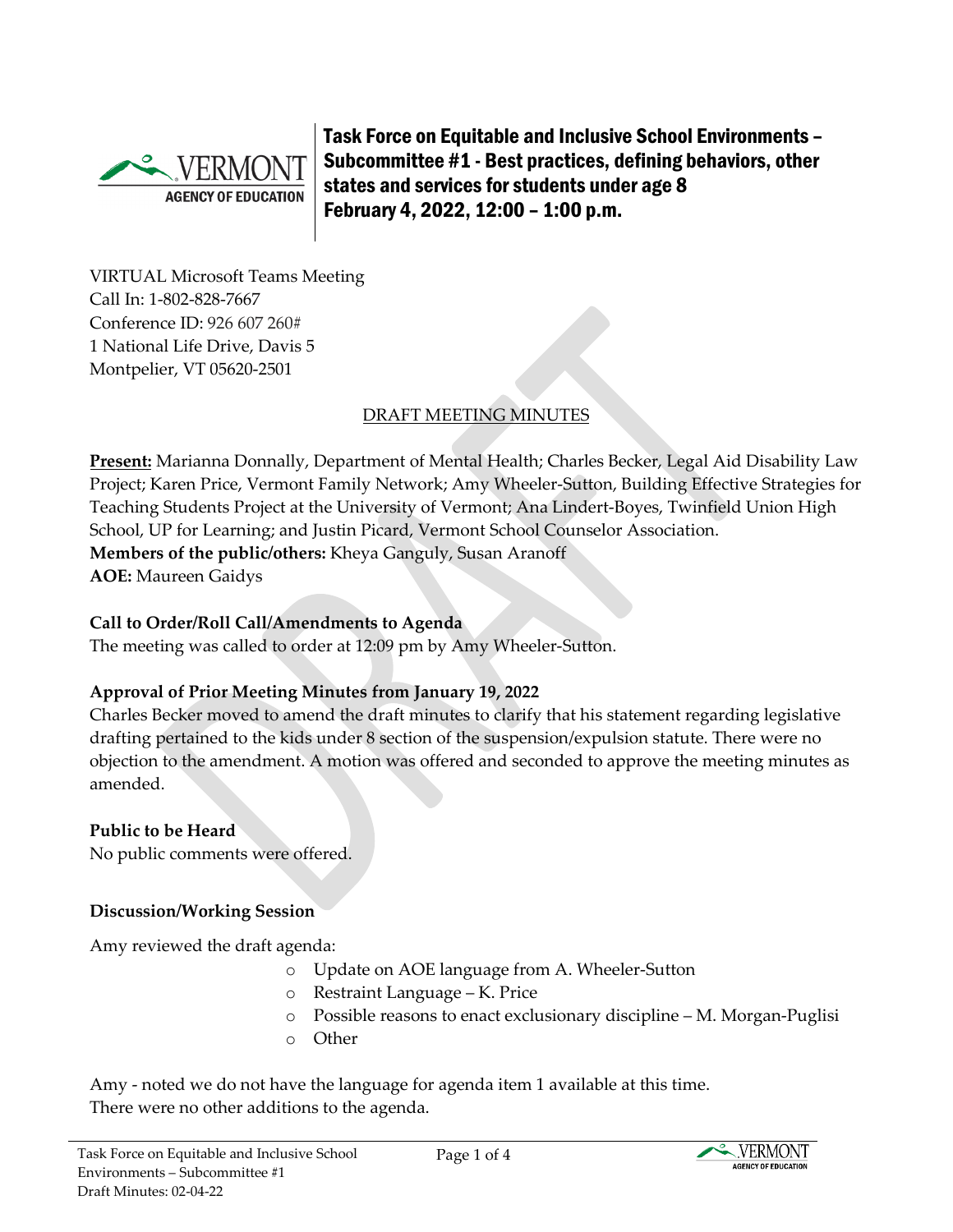Marianna – The Initial Report that was circulated, who was that submitted to? Consensus was that the Initial Report was submitted to the two relevant legislative committees yesterday evening.

Amy – suggested we utilize the time today to work on the Final Report (draft)

Amy shared her screen and went through the sections of the draft report with the group.

Relevant to Subcommittee 1, the section on "Other states' approaches" is close to being complete. Currently there is a listing of what other states have done, with links to notable states. There is a Google drive folder link to other states' materials. Not sure if that link can stay in the final report.

Are there things other states have done that we would recommend?

Discussion:

Other states have prohibited exclusionary discipline for disruption/defiance and truancy. Do we want to do the same?

What about teacher preparation? With respect to restorative justice, there are maybe opportunities to draw on work that Vermont Law School has done. Anything else from other states?

Amy asked for volunteers to finalize the "Other States' Approach" language?

Justin Pinard stated that "bullets 2-5 should be recommended" (requiring schools w/ high exclusion rates or significant discipline gaps to review and engage in improvement planning; prioritizing school climate and discipline under ESSA; reducing/prohibiting exclusionary discipline for early grades; prohibiting suspension/expulsion for certain behaviors; requiring teacher prep programs to offer semester length course on PBIS, trauma, toxic stress and environment on learning)

Amy – asked about restorative practices training? Pre covid there was enough interest in restorative practices; there could be an organizing body to do training and coaching in restorative practices; should we be recommending improving schools' capacity to implement restorative practices; how would this be funded?

Justin wondered who would be the organizing body for these teacher prep programs, but thought it would be a huge help.

Amy asked if we should recommend money for restorative practices? for a "Restorative approaches collaborative"

Justin - would be great if every district had a restorative coordinator

Kheya – maybe the restorative coordinator position should be that person's sole job, so that it actually gets the attention it deserves

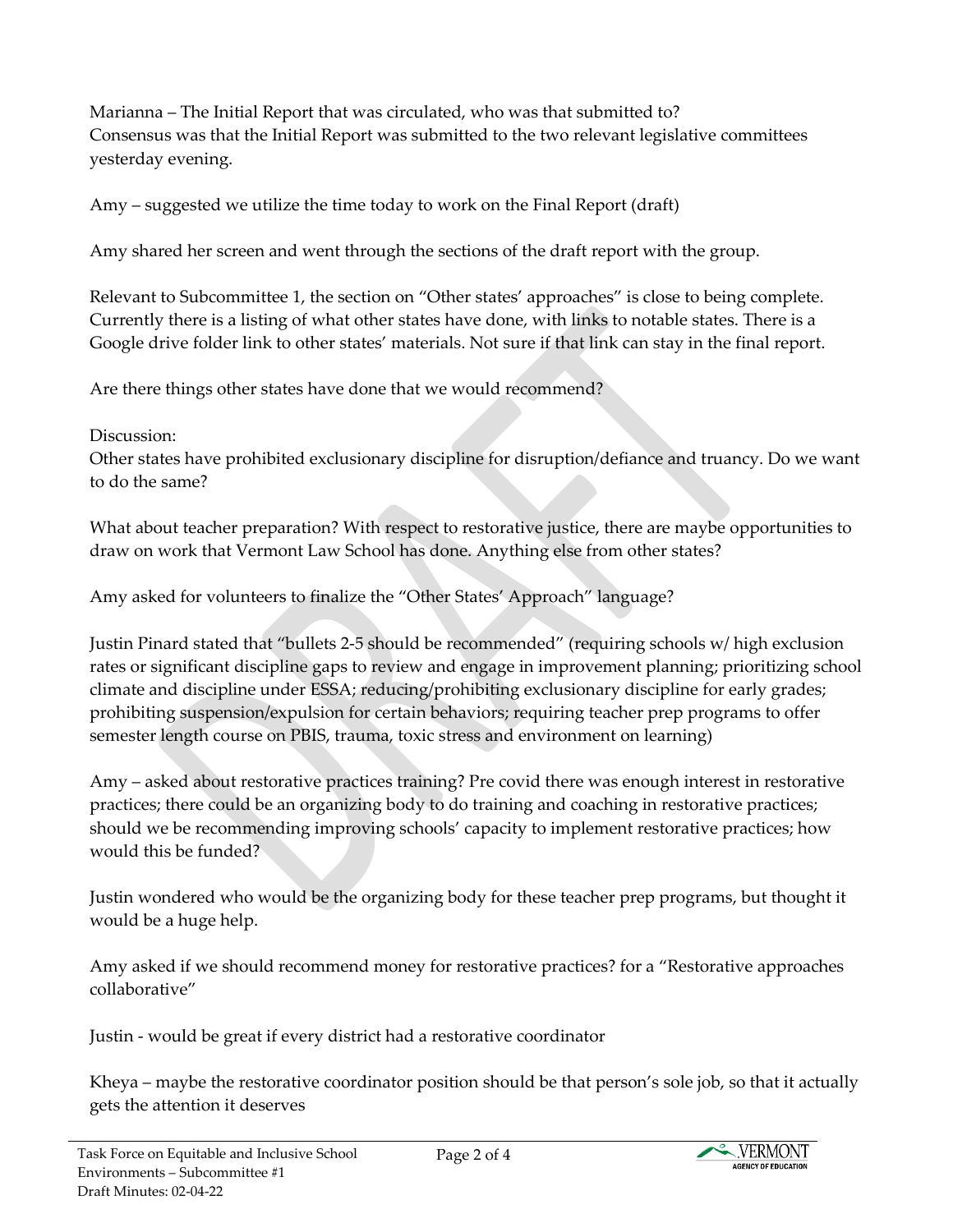Amy - But there would need to be funding; and how do we make the recommendation?

Marianna – We could just make the recommendation if we think it will strengthen restorative practices or inclusionary practices, and we can put in roles that would help; we could make recommendations for AOE requirements or that a FT position created; recommendations for licensing requirements maybe; it would be LEA work to create the position and they would need funding to make it work; but we make the recommendation, and the leg takes it from there

Amy asked for volunteers to finalize the "Other States" section? As for timing, we need to get our work to AOE by March 1, so revisions need to get to Amy a few days before March.

Marianna volunteered to finalize the "Other States" section.

Amy - Then the next really challenging section. Defining the "most serious behaviors"; currently, in the interim report it says we have had lots of discussion, but no recommendations as of yet; plus districts vary greatly; what about schools that lack robust systems to avoid exclusionary discipline?

Should we make recommendations? Or just note the disparities between districts

Justin stated that disparities between districts is definitely an issue now.

Karen - And this ties into restraint and seclusion; and the need to consider students individually, the individual needs of the student, to look at the relevant characteristics of the child when making decisions about discipline

Amy - These are probably the 'gray" scenarios; not guns, for example, but pushing someone on the playground; and staffing impacts this too; if they do not have staff to supervise a kid who is to miss recess for a week, instead that kid might be suspended due to resources

The Interim Report notes that the most serious behaviors are defined by statute.

In some cases, we will need guidance from AOE regarding interplay between laws.

Charles - Even the ones defined by statute are still vague; for example, the drug and alcohol statute does not really address when students should be excluded for these behaviors; there inequities from one district to the next regarding student drug and alcohol use

Marianna – There are inequities even within districts (based on family characteristics, for example)

Marianna – [in response to a comment] Should we discuss zero tolerance

Amy – wondered if it is possible to get an extension; given the amount of work we have left do in this section

Marianna - we have had concerns from the beginning about needing an extension due to the amount of work